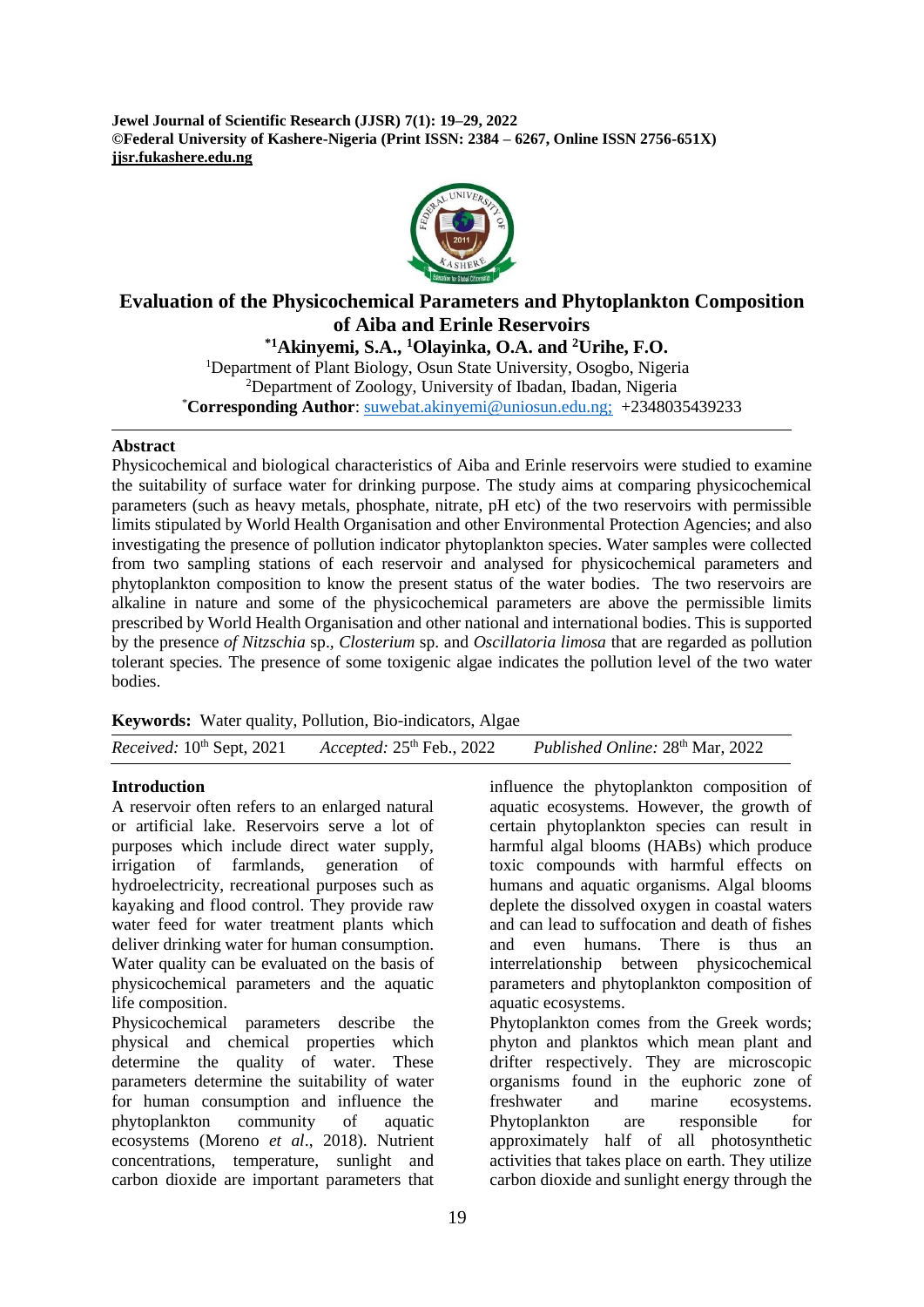process of photosynthesis to produce oxygen and organic compounds. Phytoplankton forms the bases of aquatic food web and they serve as food for zooplankton, fish larvae and other aquatic organisms. There are about 5000 known species of marine phytoplankton (Hallegraeff, 2003). Phytoplankton require nutrients such as nitrates, phosphate, silicate, sulphur and calcium at various levels depending on the species. According to Brettum and Anderson (2005), phytoplankton communities are sensitive to challenges in their environment and therefore phytoplankton total biomass and many phytoplankton species are used as indicators of water quality. According to Rani and Sivakumar (2012), the study of phytoplankton diversity contributes to an understanding of water quality. Phytoplankton have been recognized as bio indicators of pollution in aquatic ecosystems (Yakubu *et al*., 2000).

Relevant studies have revealed that alteration in phytoplankton composition indicates variation in water quality and also changes in physicochemical and biological parameters. Algae appear as essential biological indicators because they respond quickly to alterations in ecosystem situations and thus useful quick assessment of water.

The Aiba and Erinle reservoirs are located in Osun State. These reservoirs provide potable water supply for the surrounding communities. To the knowledge of the authors, there is no research work on the comparative study of water quality parameters in relation to phytoplankton composition of Erinle and Aiba reservoirs. Therefore, the present study aims at studying some physicochemical parameters of the two reservoirs, comparing their values with permissible limits prescribed by World Health Organisation and other Environmental Protection Agencies and also investigating the presence of pollution indicator phytoplankton species in the two reservoirs.

## **Materials and Methods Study Area**

Aiba reservoir is one of the oldest reservoirs in the south western part of Nigeria. It lies between longitude  $004<sup>0</sup>11$  to  $004<sup>0</sup>13<sup>1</sup>$  and latitude  $07^038^1$  to  $07^039^1$  of the equator. The reservoir experiences two major air masses (North East Trade Wind and South West Trade Wind) which shapes the various seasons of the year. The annual regime of rainfall shows two peaks, one in July and the other in September. The area is characterized by Riparian Forest. Air temperature ranged from  $20.00 - 30.50^{\circ}$ C (mean  $\pm$  S.E. 26.33 $\pm$ 0.26<sup>0</sup>C). It is 11.38m high and 455.2m long with original storage capacity of approximately 1.91 billion square kilometers. It has a mean depth of 0.75m and a maximum of depth of 7.5m. The bank was mostly covered with tropical vegetation. The reservoir was created for the supply of potable water to surrounding towns. The flora includes sedges, pondweeds, duckweeds and water hyacinths. Human activities around the reservoir include fishing, bathing and swimming.

Erinle reservoir is located in Olorunda Local Government Area, Osun State and lies upstream on the Erinle reservoir (Fig 1). It is owned and operated by the Osun State water corporation. The reservoir is located at longitude  $4^027$ `E and  $7^046$ `N. It has a storage capacity of 94,000,000m<sup>3</sup>. It is 330m above sea level, has a crest length of 700m, a maximum height of 27m and a spillway discharge of 800m<sup>3</sup> /sec. The dam is used for water supply, flood control and fishing. The surrounding vegetation has a mixture of Savannah, light and thick forest with scattered cultivation due to various human activities. The reservoir has residential, commercial and industrial areas on both sides which release untreated waste into the reservoir.

## **Sampling and Analysis**

Water samples were collected on a monthly basis from the selected reservoirs for a period of eight months (January 2019 – August 2019). Collection of surface water samples were made using plastic containers of 1 litre capacity.

Measurement of temperature and pH were taken on site using a mercury in bulb glass thermometer and pH meter (model H196107) respectively. Chromium, Aluminum, and Zinc were determined using an Atomic Absorption spectrophotometer. Silica content was measured according to APHA (1995) standard procedure using Hach Spectrophotometer (model DR-EL/2). Conductivity was measured using conductivity meter (model AD.33915). Nitrate and phosphate were determined using the corning flame photometer (Model 400). Biological oxygen demand was measured using the procedures of APHA (1995). Turbidity was determined *in-situ* according to Pandey *et al*., (2005). Dissolved Oxygen was determined by Winkler's titrimetric method.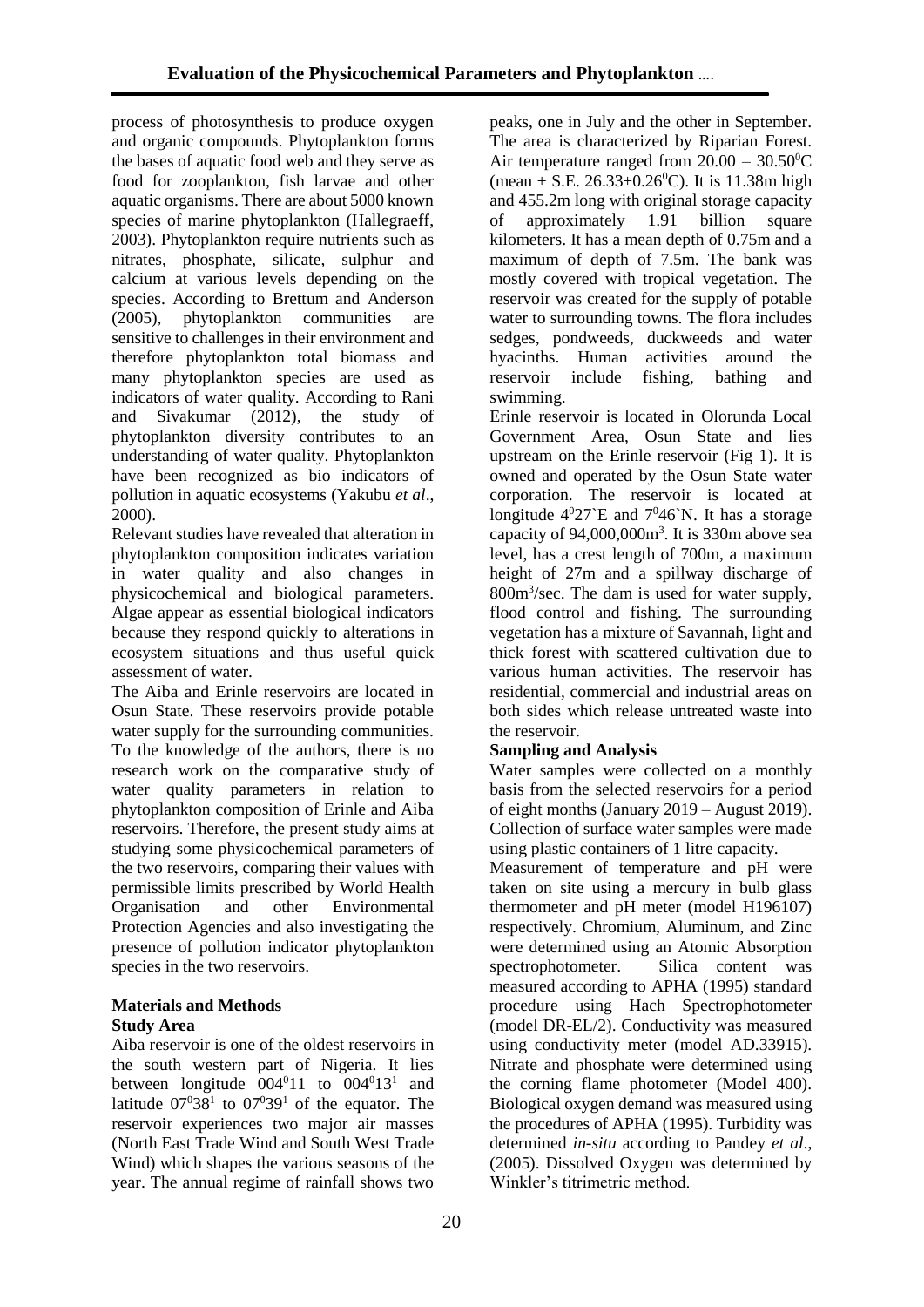

**Figure 1:** Aiba and Erinle Reservoirs

Calcium hardness and magnesium hardness were determined using titration method described in APHA (1995). Alkalinity was determined by Titration method. Ethylenediamine tetraacetic acid (EDTA) titrimetric method was used in the determination of total hardness. Potassium and chloride content were determined using standard methods (Arnold *et al*., 1985).

#### **Collection and analysis of phytoplankton samples.**

Phytoplankton samples were collected from the water surface of two reservoirs using a plankton net (55 µm mesh size) and a plastic container was used to collect 250ml water from each reservoir. The samples were fixed with 4% formalin and stored in the laboratory prior to microscopic analysis. Few drops of concentrated phytoplankton suspension were pipetted onto Sedgewick-Rafter counting chamber. Phytoplankton were identified using internationally accepted taxonomic keys of Edmonton (1959), Prescott (1970) and Sharma (1986). The plankton were counted as number per mL and calculated as number per liter of water.

#### **Statistical analysis**

Physico-chemical parameters were analyzed to determine the mean and standard deviation. Ttest was used to determine the reservoirs significant differences at p<0.05 using Graphpad Prism 5.0. The raw data was further analyzed using the software Microsoft Excel to determine the relative abundance, Shannon-Weiner Index, Evenness and Simpson Diversity among the different phytoplankton.

#### **Relative abundance**

The relative abundance (*pi*) is the proportional representation of a species in a community or sample of a community. The relative abundance (*pi*) of each species is expressed as

$$
Pi=\frac{ni}{N}*100
$$

Where *ni* is the number of individuals of the same species and *N* is the total number of individuals for all species.

## *Shannon index of diversity*

The Shannon index of diversity, as detailed by Margalef (1957), is widely used since it considers both species richness and evenness. The Shannon index (*H*1) is computed as

$$
H' = -\sum_{i=1}^s p_i \ln p_i
$$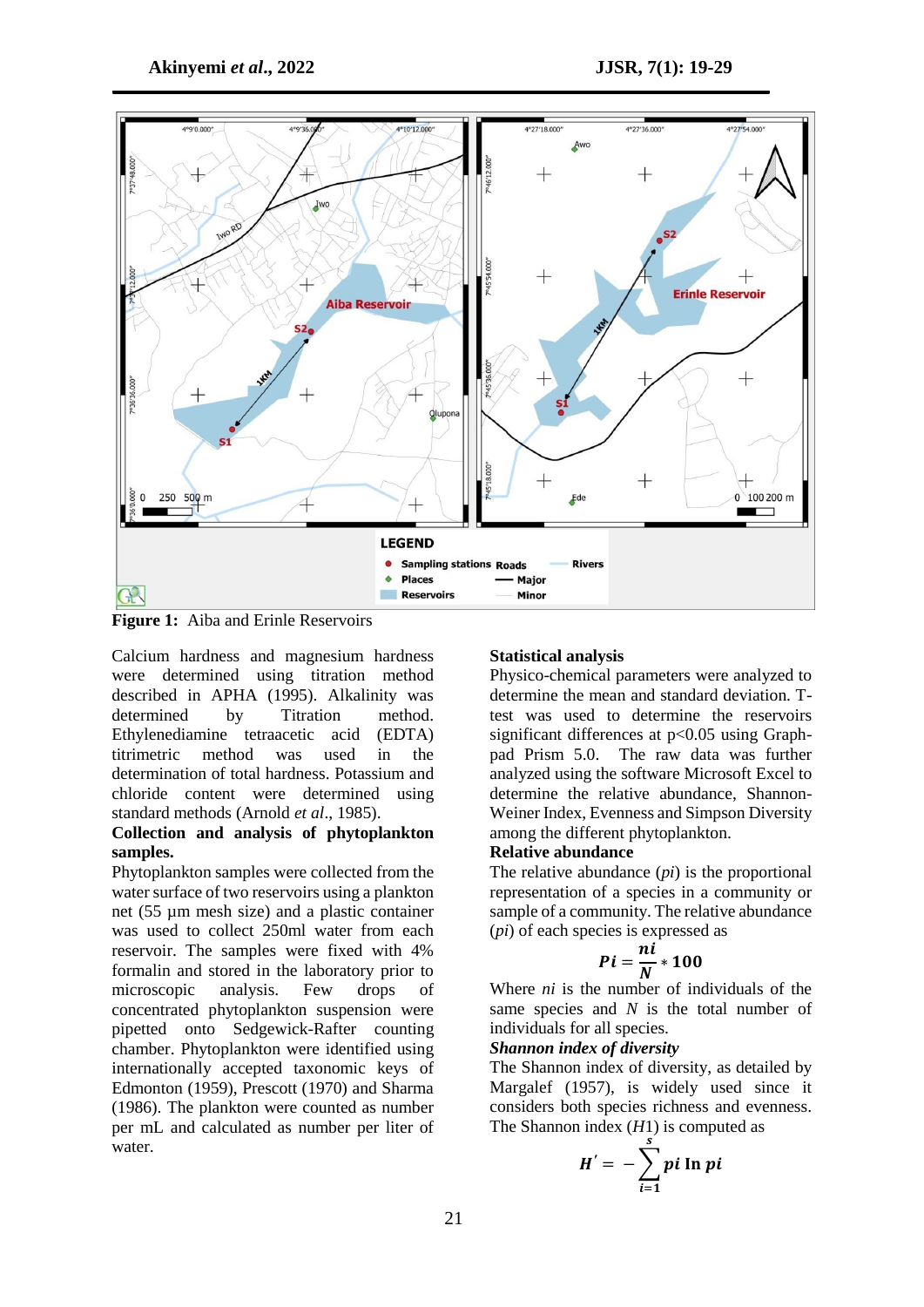Where *pi* is the proportion of total sample belonging to the *i*th species.

#### **Simpson diversity indices**

The Simpson diversity index measures community diversity.

$$
D=1-\frac{\sum n(n-1)}{N(N-1)}
$$

#### **Evenness index**

Evenness is the degree of equitability in the distribution of individuals among a group of species. Evenness (*J'*) as used by Pielou (1975) is computed as

$$
J'=\frac{H'}{InS}
$$

Where *H*' is the Shannon–Wiener index of diversity and *S* is the number of species.

## **Results**

The mean values of the physicochemical parameters of Aiba and Erinle Reservoirs are presented in Table 1. There was a statically significant difference at  $(p<0.05)$  between the parameters (pH, temperature, chloride, aluminum and chromium) of Aiba reservoir and Erinle reservoir. Also, there was a highly significant difference (p<0.0001) between parameters (turbidity, dissolved oxygen, alkalinity, biochemical oxygen demand, conductivity, silica, nitrate, total hardness, carbonate, magnesium hardness & potassium) in both reservoirs. There were no significant differences  $(p<0.05)$  in the values of physicochemical parameters such as phosphate, calcium hardness and zinc in Aiba reservoir and Erinle reservoir, meaning that the values were almost the same in the two water bodies.

## **Discussion**

#### **Physicochemical parameters of the reservoirs**

The mean values of pH in both reservoirs ranged between 7.0 – 9.8 i.e. slightly alkaline in nature. The maximum value of pH (9.8) was recorded in Erinle reservoir and the minimum pH value (7.0) was recorded in Aiba reservoir. The two reservoirs have pH values slightly above the permissible range (6.5 to 8.5) given by WHO, USEPA, ISI, CPCB (Table 1). The pH value in Erinle and Aiba reservoirs fall within the range reported by Akinyemi and Nwankwo (2006).

The water temperature ranged between 22<sup>0</sup>C to  $29^{\circ}$ C. The range in both reservoirs compares well with ranges recorded by Ibrahim *et al.*  (2009) in Kontagora reservoir. The water

temperature range for Aiba and Erinle reservoirs is within the standard (maximum of  $31<sup>0</sup>C$ ) required for growth and proliferation of phytoplankton (Afzal *et al.,* 2007).

Turbidity is a measure of suspended minerals, bacterial, plankton and dissolved organic and inorganic substances. Turbidity values ranged between 0.9 to 34.3 NTU. The highest values were reported during the rainy season in Aiba reservoir. The values recorded in reservoir (Aiba) do not conform to the standard set by ICI, ICMR and CPCB (Table 1). Higher turbidity values could be due human activities around the reservoir as well as surface run-offs during the raining season (Kutama *et al*., 2003). Dissolved oxygen ranged between  $1.4 - 5.2$ mg/L in the two reservoirs which was slightly lower than the permissible limits as prescribed by WHO for drinking water purposes. The range obtained in both reservoirs does not compare favourably with the reports of Olukosi *et al*., (2016) and Akinyemi and Nwankwo (2006).

Alkalinity is a measure of the capacity of water to neutralize acids. Alkalinity is not considered detrimental to humans but generally is associated with high pH values. Alkalinity values ranged between 36.3 – 111.0 mg/L, which conforms to the standard set by CPCB for drinking water.

Potassium concentrations in the two reservoirs were generally low. Mean values of potassium in both reservoirs ranged between  $0.8 - 2.6$ mg/L and the range fell within the allowable range set by WHO for drinking water.

Conductivity mean values in both reservoirs ranged between 231.0-305.4 µscm-1 . This range  $(231.0-305.4 \mu \text{scm}^{-1})$  fall within the standard set by CPCB (Table 1). Conductivity of the water is dictated by the levels of concentration of sodium, magnesium and calcium ions in water. The conductivity values in Aiba and Erinle reservoirs were typical of most freshwater bodies as pointed out by Chapman and Kimistach (1996).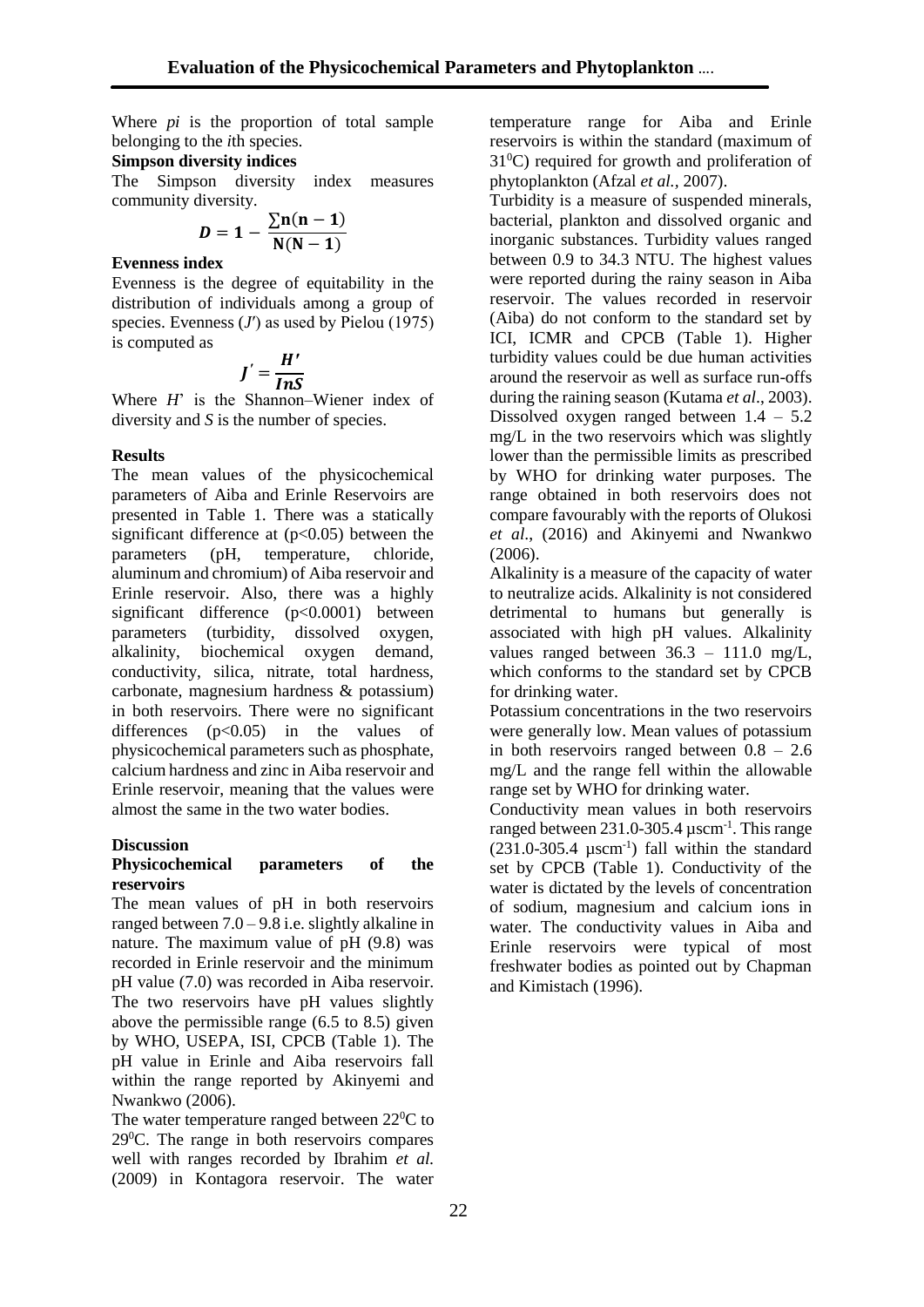|                                          |                          |                          |             |                          |                          | <b>AIBA RESERVOIR</b> |              | <b>ERINLE RESERVOIR</b> |               |          |
|------------------------------------------|--------------------------|--------------------------|-------------|--------------------------|--------------------------|-----------------------|--------------|-------------------------|---------------|----------|
| <b>Parameters</b>                        | <b>USEPA</b>             | <b>WHO</b>               | <b>ISI</b>  | <b>ICMR</b>              | <b>CPCB</b>              | $Mean \pm S.D$        | Range        | Mean $\pm$ S.D          | Range         | p-value  |
| pH                                       | $6.5 - 8.5$              | $6.5 - 8.5$              | $6.5 - 8.5$ | $6.5 - 9.2$              | $6.5 - 8.5$              | $7.76 \pm 0.50*$      | $7.0 - 8.6$  | $8.4 \pm 0.76*$         | $7.1 - 9.8$   | 0.0209   |
| <b>Turbidity (NTU)</b>                   |                          |                          | 10          | 25                       | 10                       | 17.76±7.77***         | $6.3 - 34.3$ | $2.2 \pm 1.00$ ***      | $0.9 - 3.6$   | < 0.0001 |
| Temperature $(^0C)$                      |                          | $10-50$                  |             |                          |                          | $26.99 \pm 1.03*$     | 23.6-28.3    | $26.0 \pm 1.70*$        | 22-29         | 0.0356   |
| DO(mg/l)                                 | $\overline{\phantom{a}}$ | 6                        |             |                          |                          | $3.79 \pm 0.64$ ***   | $2.6 - 5.2$  | $2.60 \pm 0.61$ ***     | $1.4 - 3.2$   | < 0.0001 |
| <b>Total Alkalinity (mg/l)</b>           | $\blacksquare$           | 200                      |             |                          |                          | 47.55±5.98***         | 36.3-53.6    | 78.0±18.0***            | 54-111        | < 0.0001 |
| $BOD$ (mg/l)                             | 250                      | $\overline{\phantom{a}}$ |             | $\overline{\phantom{a}}$ |                          | $1.45 \pm 0.49$ ***   | $0.6 - 2.1$  | $0.76 \pm 0.14***$      | 0.56-0.98     | < 0.0001 |
| Conductivity (us/cm)                     | $\overline{\phantom{0}}$ |                          |             | $\overline{\phantom{a}}$ | 2000                     | 305.4±37.18***        | 268.6-396.4  | 258±23.0***             | 231-301       | 0.0001   |
| Silica (mg/l)                            |                          |                          |             |                          |                          | $1.60 \pm 0.36$ ***   | $0.8 - 2.0$  | $0.23 \pm 0.10***$      | $0.02 - 0.43$ | < 0.0001 |
| Nitrate (mg/l)                           |                          | 50                       | 45          | 100                      | 100                      | $0.65 \pm 0.41***$    | $0.1 - 1.3$  | $0.25 \pm 0.19***$      | $0.03 - 0.61$ | 0.0009   |
| Phosphate (mg/l)                         | 0.025                    | $\overline{\phantom{a}}$ |             | $\overline{\phantom{a}}$ | $\overline{\phantom{a}}$ | $0.24 \pm 0.25$       | $0.01 - 0.8$ | $0.31 \pm 0.20$         | $0.01 - 0.63$ | 0.3720   |
| Total hardness (mg/l)                    | $\overline{\phantom{a}}$ | 500                      | 300         | 600                      | 600                      | 89.75±9.73***         | 67.3-106.2   | $70.0 \pm 10.0$ ***     | 50-86         | < 0.0001 |
| Chloride (mg/l)                          | 250                      | 200                      | 250         | 1000                     | 100                      | $27.02 \pm 7.21*$     | 14.6-38.1    | $22 \pm 2.3*$           | 19-26         | 0.0116   |
| <b>Calcium hardness</b>                  | $\blacksquare$           | 75                       | 75          | 200                      | 200                      |                       |              |                         |               | 0.2863   |
| (mg/l)                                   |                          |                          |             |                          |                          | $37.51 \pm 11.08$     | 23.8-57.1    | $34.0 + 4.0$            | 29-41         |          |
| <b>Magnesium hardness</b>                |                          | 50                       | 30          | $\overline{a}$           | 100                      |                       |              |                         |               | < 0.0001 |
| (mg/l)                                   |                          | 20                       |             |                          |                          | 37.29±7.33***         | 27.1-49.6    | $25.0 \pm 3.4$ ***      | 19-29         | < 0.0001 |
| Potassium (mg/l)                         | $\overline{\phantom{a}}$ |                          |             |                          |                          | $0.57 \pm 0.53***$    | $0.4 - 1.9$  | $1.7 \pm 0.6$ ***       | $0.8 - 2.6$   |          |
| Aluminum (mg/l)                          | $\blacksquare$           | 0.2                      |             |                          |                          | $0.49 \pm 0.56*$      | $0.07 - 2.1$ | $0.16 \pm 0.11*$        | $0.01 - 0.91$ | 0.0123   |
| Chromium (mg/l)                          | 0.1                      | 0.05                     | 0.05        |                          |                          | $1.88 \pm 1.91*$      | $0.01 - 4.8$ | $4.2 \pm 0.38*$         | $1.4 - 6.1$   | 0.0147   |
| $\text{Zinc} \left( \text{mg/l} \right)$ | $\overline{\phantom{a}}$ | 5.0                      | 5.0         | 0.10                     | 15.0                     | $13.6 \pm 11.40$      | 1.6-30.6     | $8.6 \pm 5.6$           | 1.4-19        | 0.1019   |

**Table 1:** Physico-chemical parameters of Aiba reservoir and Erinle reservoir (Mean±SD)

\*Significant at P< 0.05 \*\*\* Significant at P< 0.001

Table 1 shows the mean and range of physico-chemical parameters of Aiba reservoir and Erinle reservoir. There was a significant difference (p< 0.05) between the pH of Aiba reservoir (7.76±0.50) and Erinle reservoir (8.4±0.76). There was a high significant difference at (p<0.001) between the turbidity of Aiba reservoir and Erinle reservoir.

WHO – World Health Organization ISI – Indian Standard Institution CPCB – Central Pollution Control Board<br>USEPA – United States Environmental Protection Agency ICMR – Indian council of Medical Research USEPA – United States Environmental Protection Agency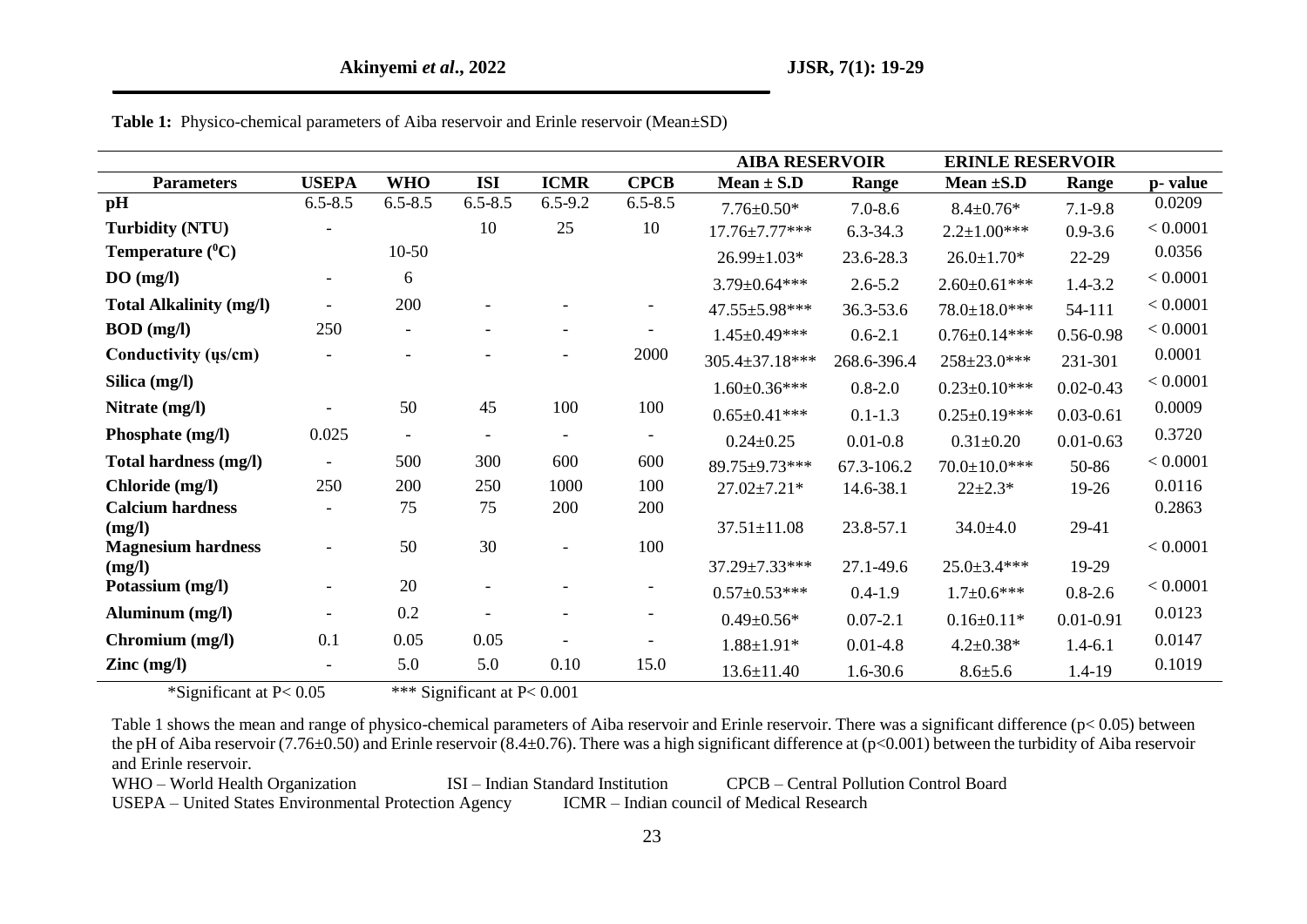|                                                                    | <b>KUSUI VUILS</b><br><b>Erinle Reservoir</b><br><b>Aiba Reservoir</b><br>Group |                |               |                          |                          |  |  |  |
|--------------------------------------------------------------------|---------------------------------------------------------------------------------|----------------|---------------|--------------------------|--------------------------|--|--|--|
| S/N                                                                | Bacillariophyta                                                                 | Total          | % Composition | Total                    | % Composition            |  |  |  |
| $\mathbf{1}$                                                       | Gomphonema augur                                                                | 48             | 2.00          | 162                      | 6.91                     |  |  |  |
| $\overline{2}$                                                     | G. parvulum                                                                     | 20             | 0.88          | 208                      | 8.88                     |  |  |  |
| 3                                                                  | Cymbella Mexicana                                                               | 47             | 1.96          | $\overline{\phantom{a}}$ |                          |  |  |  |
| 4                                                                  | Synedia ulna                                                                    | 52             | 2.16          | 26                       | 1.1                      |  |  |  |
| 5                                                                  | Gyrosigma acuminatum                                                            | 77             | 3.20          | 158                      | 6.74                     |  |  |  |
| 6                                                                  | G. attenuatum                                                                   | 34             | 1.41          |                          |                          |  |  |  |
| 7                                                                  | Pinnularia viridis                                                              | 44             | 1.83          | 49                       | 2.09                     |  |  |  |
| $8\,$                                                              | P. major                                                                        | 24             | 1.00          |                          |                          |  |  |  |
| 9                                                                  | P. dactylus                                                                     | 30             | 1.25          | 14                       | 0.60                     |  |  |  |
| 10                                                                 | Navicula exigua                                                                 | 112            | 4.66          |                          |                          |  |  |  |
| 11                                                                 | Navicula sp.                                                                    | 94             | 3.91          | 17                       | 0.73                     |  |  |  |
| 12                                                                 | Frustulia sp.                                                                   | 8              | 0.33          |                          |                          |  |  |  |
| 13                                                                 | Pleurosigma sp.                                                                 | 20             | 0.83          |                          |                          |  |  |  |
| 14                                                                 | P. elongatum                                                                    | 25             | 1.04          |                          |                          |  |  |  |
| 15                                                                 | Eunotia pectinalis                                                              | 23             | 0.96          |                          |                          |  |  |  |
| 16                                                                 | Amphora sp.                                                                     |                |               | 23                       | 0.98                     |  |  |  |
| 17                                                                 | Tabellaria sp.                                                                  | 17             | 0.71          |                          |                          |  |  |  |
| 18                                                                 | Nitzschia gracilis                                                              | 12             | 0.50          |                          |                          |  |  |  |
| 19                                                                 | Cyclotella meneghiniana                                                         | 34             | 1.41          |                          |                          |  |  |  |
| 20                                                                 | Cyclotella sp.                                                                  |                |               | 48                       | 2.05                     |  |  |  |
| 21                                                                 | Diploneis ovalis                                                                | 9              | 0.37          |                          |                          |  |  |  |
| 22                                                                 | Aulacoseira granulata                                                           | 21             | 0.87          |                          |                          |  |  |  |
| 23                                                                 | Fraqilara sp.                                                                   |                |               | 9                        | 0.38                     |  |  |  |
|                                                                    |                                                                                 |                | Chlorophyta   |                          |                          |  |  |  |
| 24                                                                 | Pleurotaenium trabecular                                                        | 69             | 2.87          |                          |                          |  |  |  |
| 25                                                                 | P. minutum                                                                      | 68             | 2.83          |                          |                          |  |  |  |
| 26                                                                 | P. ovatum                                                                       |                |               | 77                       | 3.92                     |  |  |  |
| 27                                                                 | Pleurotaenium sp.                                                               | 72             | 3.00          | 60                       | 2.56                     |  |  |  |
| 28                                                                 | Closterium moniliforme                                                          | 81             | 3.37          | 175                      | 7.47                     |  |  |  |
| 29                                                                 | C. regularis                                                                    | 106            | 4.41          | 229                      | 9.77                     |  |  |  |
| 30                                                                 | C. kuetzingii                                                                   | 87             | 3.62          | 216                      | 9.22                     |  |  |  |
| 31                                                                 | C. ehrenbergii                                                                  |                |               | 223                      | 9.52                     |  |  |  |
| 32                                                                 | Chlorella vulgaris                                                              | 90             | 3.74          | $\overline{\phantom{0}}$ | $\overline{\phantom{0}}$ |  |  |  |
| 33                                                                 | Chlorella sp.                                                                   | 106            | 4.41          | $\overline{\phantom{a}}$ | $\overline{\phantom{a}}$ |  |  |  |
| 34                                                                 | Spirogyra sp.                                                                   | 156            | 6.49          | 134                      | 5.72                     |  |  |  |
| 35                                                                 | Cosmarium punctulatum                                                           | 95             | 3.95          |                          |                          |  |  |  |
| 36                                                                 | C. angulosum                                                                    | 151            | 6.28          | 145                      | 6.19                     |  |  |  |
| 37                                                                 | Micrasterias sp.                                                                | 13             | 0.54          | $\overline{a}$           |                          |  |  |  |
| 38                                                                 | Pediastrum boryanum                                                             | 149            | 6.20          |                          |                          |  |  |  |
| 39                                                                 | Pediastrum sp.                                                                  | 160            | 6.66          | 146                      | 6.23                     |  |  |  |
| 40                                                                 | Oedogonium sp.                                                                  |                |               | 27                       | 1.15                     |  |  |  |
| 41                                                                 | Gonatozygon sp.                                                                 |                |               | 17                       | 0.73                     |  |  |  |
|                                                                    |                                                                                 |                |               |                          |                          |  |  |  |
| Cyanophyta<br>32<br>42<br>Anabaena circnalis<br>1.33<br>66<br>2.82 |                                                                                 |                |               |                          |                          |  |  |  |
| 43                                                                 | Oscillatoria limosa                                                             | 78             | 3.24          | 92                       | 3.93                     |  |  |  |
| 44                                                                 | Aphanizomenon sp.                                                               | $\overline{a}$ |               | 22                       | 0.94                     |  |  |  |
|                                                                    |                                                                                 | Euglenophyta   |               |                          |                          |  |  |  |

| Table 2: Abundance and percentage composition of phytoplankton species in Aiba and Erinle |
|-------------------------------------------------------------------------------------------|
| Reservoirs                                                                                |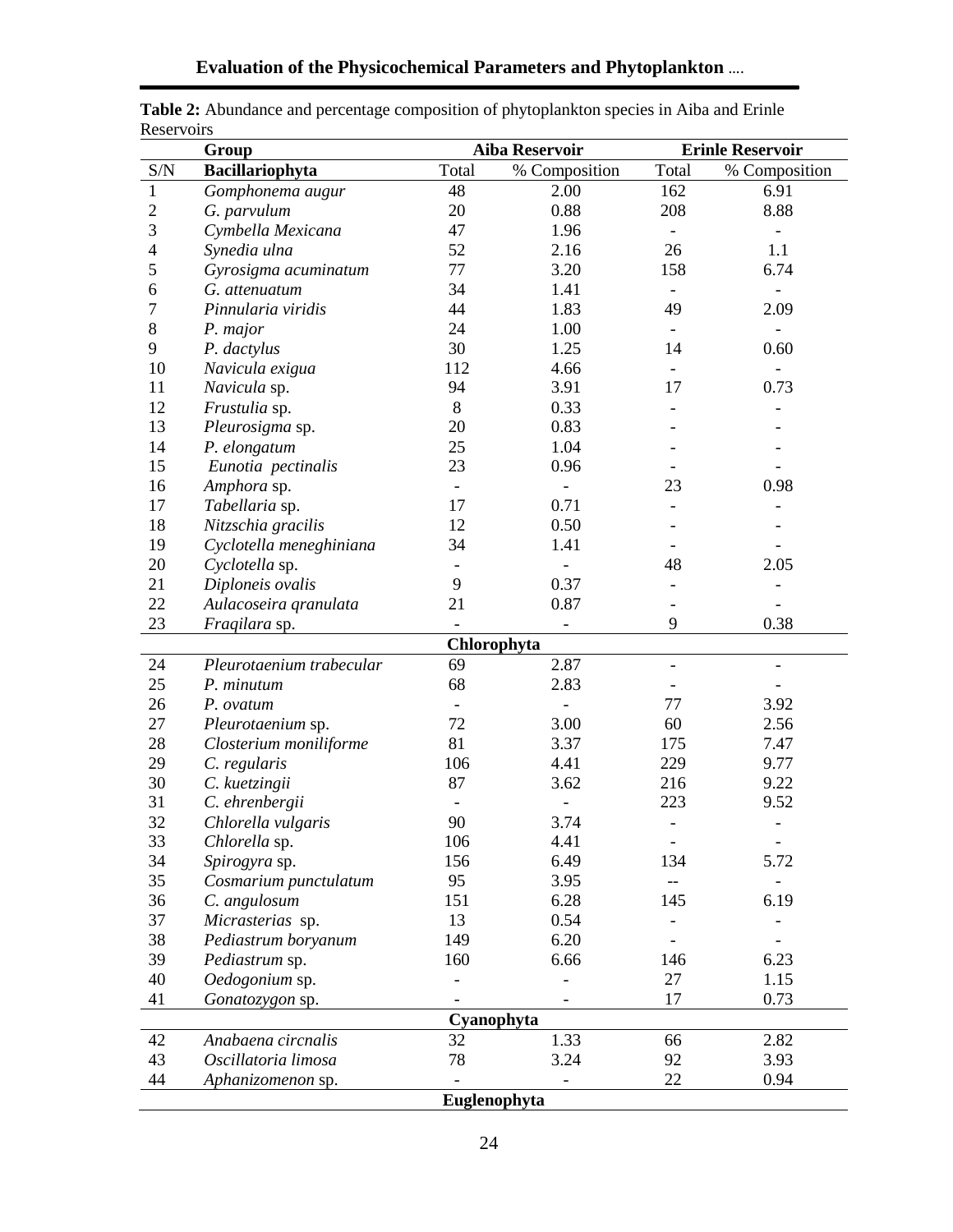#### **Akinyemi** *et al***., 2022 JJSR, 7(1): 19-29**

| 43        | Euglena viridis   |  | 3.41 | - | - |  |
|-----------|-------------------|--|------|---|---|--|
| 40        | <i>Phacus</i> sp. |  | 00.1 | - | - |  |
| Dinophyta |                   |  |      |   |   |  |
| 4         | Perdinium bipes   |  |      | - | - |  |

Chloride levels in the two reservoirs fluctuated between 14.6-38.1 mg/L. The highest was found in Aiba reservoir during the rainy season. The chloride level in the two reservoirs agrees with the standard set by USEPA, WHO, ISI, ICMR & CPCB.

Biological Oxygen Demand (BOD) mean values ranged between 0.56 to 2.1mg/L in the two reservoirs. Water bodies having less than 4mg/L are regarded as clean and unpolluted whereas waters having more than 10mg/L are regarded as polluted indicating they contain large amount of degradable material.

Silica mean values in both reservoirs ranged between 0.02 – 2.0mg/L. The report disagrees with the findings of Moshood (2008) who reported high silica content in Oyun reservoir, Nigeria. According to Little (2004) the presence of high rate of rock weathering and soil weathering are responsible for high amount of silica in water bodies.

Nitrate mean value ranged between 0.03 to 0.65mg/L is much lower than the permissible limit (50, 45, 100 and 100) prescribed by WHO, ISI, ICMR and CPCB respectively. Phosphate values ranged between 0.01 to 0.8mg/L is above the permissible limit prescribed by USEPA (0.025mg/L).

Total hardness is a measurement of calcium and magnesium and is expressed as calcium carbonate; our body needs both calcium and magnesium to remain healthy. According to Canadian Drinking Water Quality, hardness levels between 80 and  $100$ mg/L as CaCO<sub>3</sub> are considered acceptable. In both reservoirs, total hardness values ranged between 50.0- 106.2mg/L. Minimum value (50.0mg/L) was recorded in Erinle reservoir while the maximum value (89.75mg/L) was recorded in Aiba Reservoir. The range is much lower than the permissible limits (500, 300, 600, 600) as prescribed by WHO, ISI, ICMR & CPCB respectively.

The mean value of magnesium hardness was found in the range of 19 to 49.6mg/L. This is

within the permissible limit as prescribed by WHO but well above the permissible limit prescribed by ISI. Maximum concentration of magnesium (49.6mg/L) was found in Aiba Reservoir while the minimum value was found in Erinle Reservoir.

The value of calcium hardness was found in the range of 23.8 to 57.1mg/L. Its value is within the permissible limit as prescribed by WHO, ISI, ICMR & CPCB. The lowest and highest values of calcium hardness were recorded in Aiba reservoir.

#### **Phytoplankton Community of Aiba and Erinle Reservoirs**

The abundance of phytoplankton and their percentage composition is presented in Table 2. The distribution of species indicates that Aiba reservoir had the highest number of phytoplankton, 2404 organisms/ml while Erinle reservoir had 2343 organisms/ml. The phytoplankton were expressed as organisms per ml for the purpose of calculating diversity indices. A total of 47 algal species belonging to five (5) groups namely Chlorophyceae, Bacillariophyceae, Cyanophyceae, Euglenophyceae and Dinophyceae were recorded.

The most dominating, Chlorophyceae group in both reservoirs consisted of species like *Closterium regulais*, *Pediastrum* sp., *Cosmarium* sp., *Pleurotaenium* sp., *Spirogyra* sp. and *Chlorella* sp. The observation of more chlorophytes than the other forms of phytoplankton in both reservoirs follows the typical trend in tropical water bodies (Moshood, 2008). The same observation has been reported in Owalla reservoir and Kanji reservoir by Mishra *et al.,* (2008). The appearance of chlorophyceae in higher number than other groups of phytoplankton was also reported by Hameed *et al*., (2019) in Ifewara Reservoir.

Similarly, the most dominating Bacillariophyceae groups in the reservoirs are *G. parvulum, Cymbella mexicana, Gomphonema augur, Gyrosigma*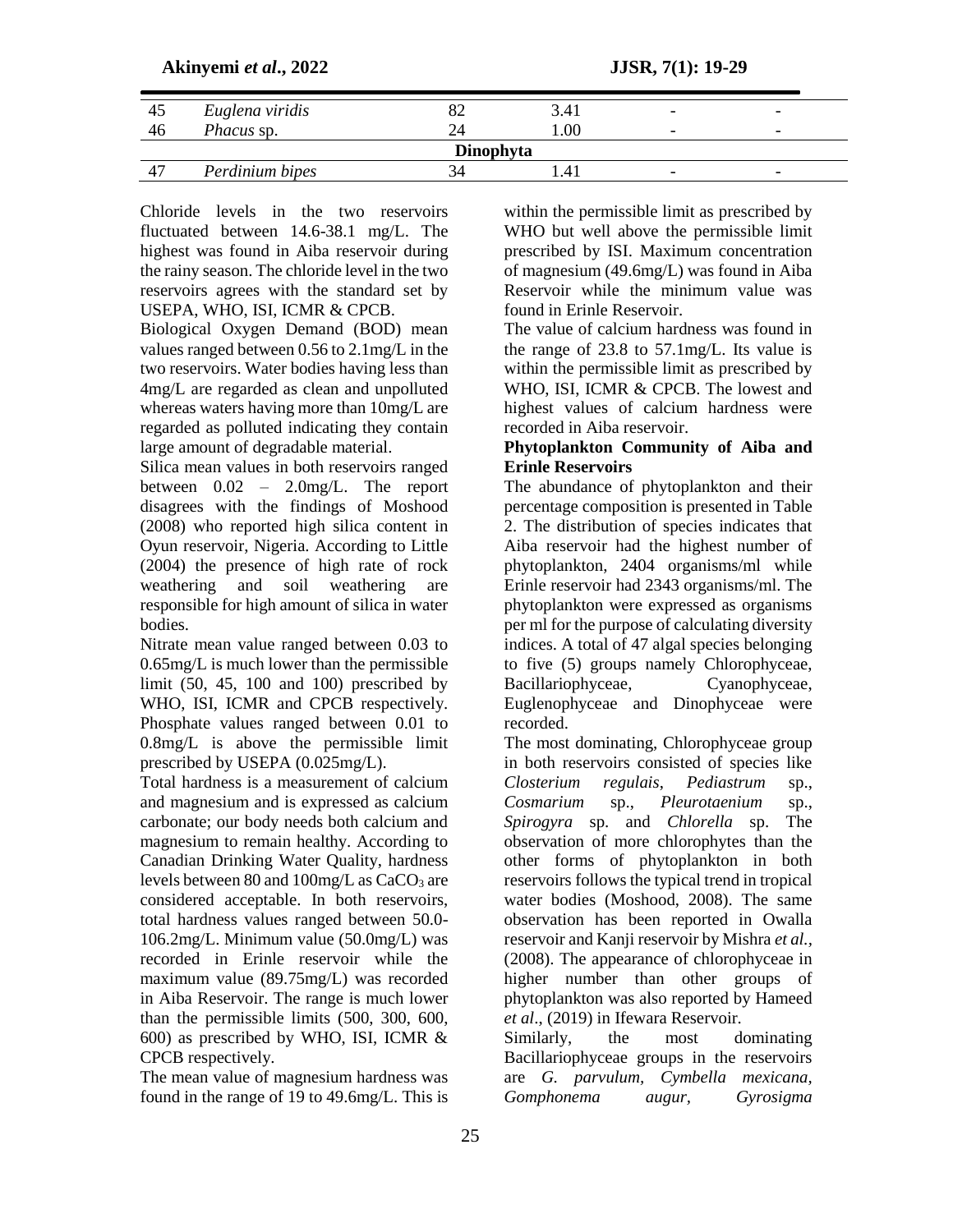*acuminatum, Pinnularia viridis, Navicula exiqua, Navicula* sp., *Cyclotella meneghiniana* and among Cyanophyceae, the most dominating specie is *Oscillatoria limosa*. Akin-Oriola (2003) pointed out that neurotoxic alkaloids (anatoxin-a) produced by *Anabaena* sp. and *Oscillatoria* sp. can damage the nervous system. In the present study, Chlorophyceae was the most dominating group in Aiba reservoir with 1403 organisms/ml with percentage composition of 58 while in Erinle reservoir it was 1449 organisms/ml with a percentage composition of 62. In Aiba reservoir, Euglenophyceae and Dinophyceae consisted of about 4% and 2% respectively, while in Erinle reservoir Euglenophyceae and Dinophyceae were absent.

In Aiba reservoir among 39 species of phytoplankton, 14 belonged to Chlorophyceae, 20 belonged to Bacillariophyceae, two (2) belonged to Cyanophyceae, two (2) belonged to Euglenophyceae and 1 belonged to Dinophyceae. In Aiba reservoir, the percentage abundance of phytoplankton was Chlorophyceae (58%), Bacillariophyceae

(31%), Cyanophyceae (5%), Euglenophyceae (4%) and Dinophyceae (2%) (Figure 2). In Erinle reservoir, out of 24 species of phytoplankton, 11 belonged to Chlorophyceae, 10 belonged to Bacillariophyceae and 3 belonged to Cyanophyceae. During the present study the percentage abundance of phytoplankton was Chlorophyceae (62%), Bacillariophyceae (30%) and Cyanophyceae (8%) (Figure 3). Dominance index (D) is a measure of the numerical importance of the most abundant species. The Dominance index in the present study indicates that Aiba reservoir has the highest dominance (0.96) of phytoplankton species and Erinle reservoir (0.93) has the least. The evenness in Aiba reservoir (0.93) was greater than that of Erinle reservoir (0.90) (Figure 4).

According to Wilham and Dorris (1968), Shannon and Weiner value greater than 3 indicate clean water, values in the range of 1 to 3 are characterized by moderate pollution and values less than 1 characterized as heavily polluted. According to this index, Aiba reservoir water is clean while Erinle reservoir is on the verge of pollution.



**Figure 2:** Percentage composition of phytoplankton division at Aiba reservoir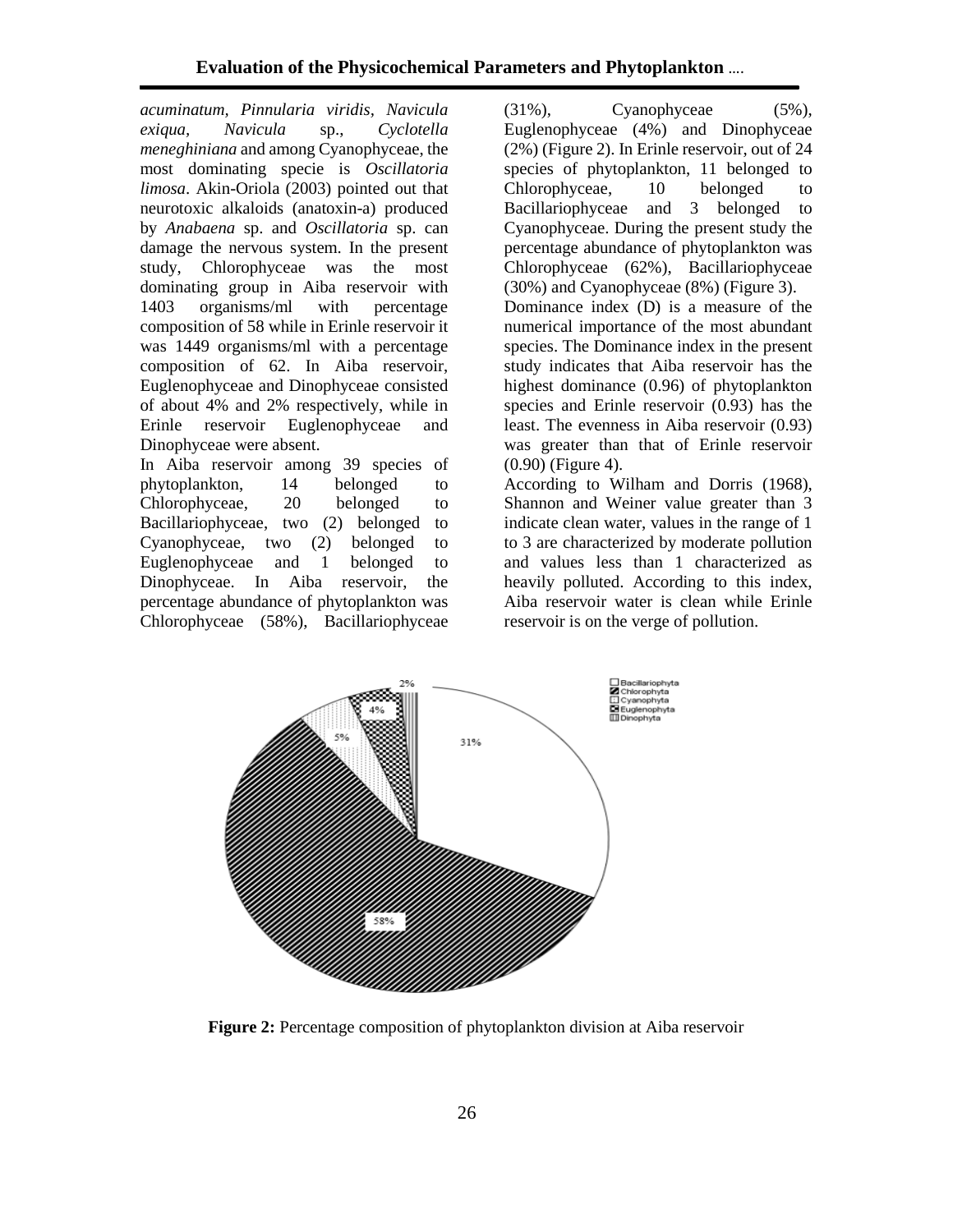

**Figure 3:** Percentage composition of phytoplankton division at Erinle reservoir



**Figure 4:** H' (Shannon Weiner Index), J (Evenness) and D (Simpson Index) of Aiba and Erinle reservoirs

#### **Conclusion**

In Conclusion, heavy metals concentrations are well above standard prescribed by WHO and other International Agencies. The two reservoirs are polluted to some level based on values of phosphate, nitrate and biological oxygen demand recorded. Total hardness, calcium hardness, magnesium hardness, temperature, conductivity, alkalinity,

chloride, potassium and nitrate were found to be within the permissible limit as prescribed by WHO and other International Agencies. Presence of *Anabaena* sp and *Oscillatoria* sp indicate the trend of the water bodies towards possible pollution because they are known to be toxin-producing algae. To maintain the water quality of the two reservoirs, the continuous monitoring of physicochemical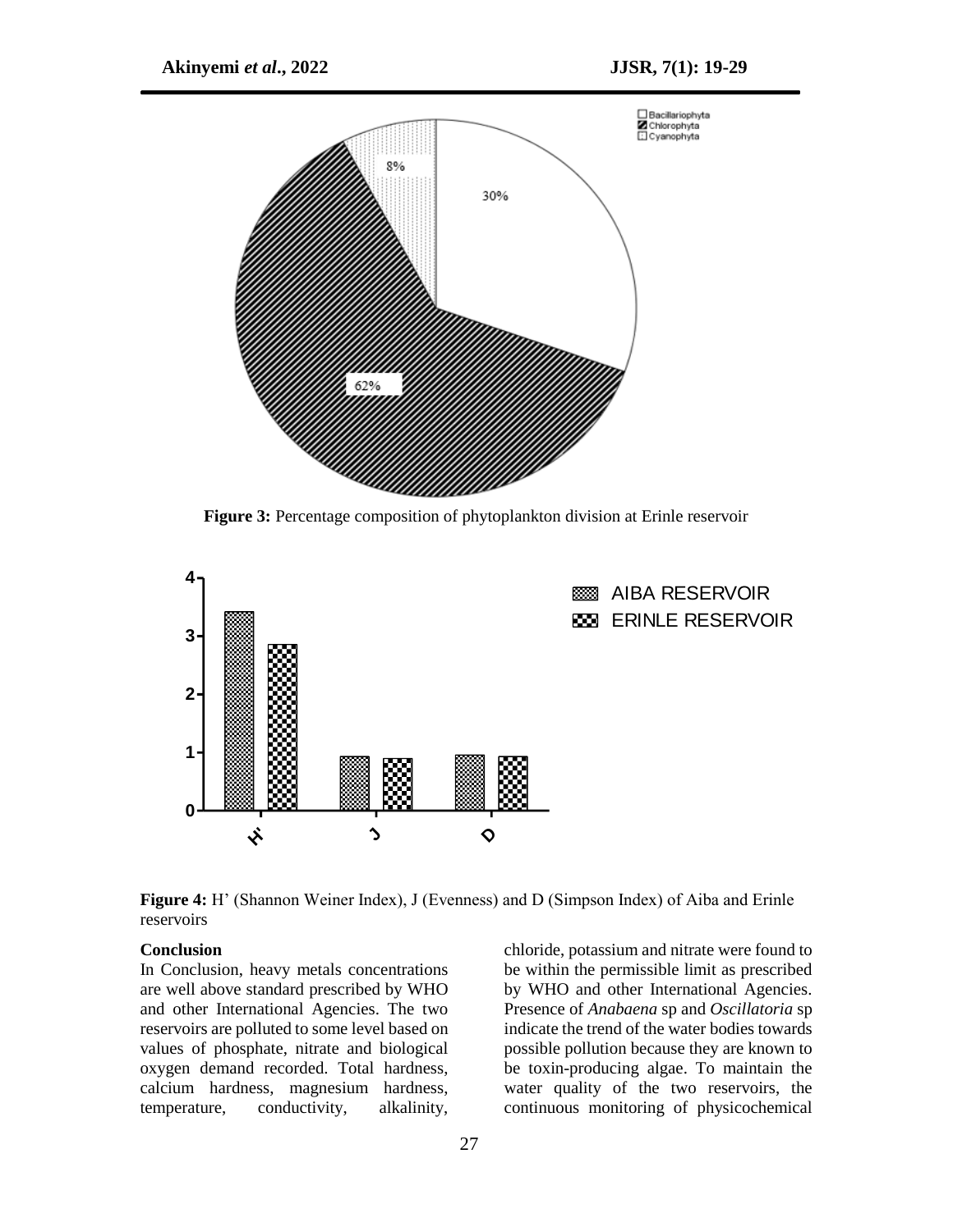parameters and phytoplankton species composition should be done and the water can be used for cooking and drinking only after prior treatment.

## **Acknowledgement**

The authors are thankful to the Department of Botany and Department of Zoology (Hydrobiology laboratory), Obafemi Awolowo University Ile-Ife for providing necessary facilities.

## **References**

- Afzal, M., Rab, A., Akhtar, N., Khan, M. F., Barlas, A. and Qayyum, M. (2007). Effect of organic and inorganic fertilizers on the growth performance of bighead Carp *Aristichthys nobilis*) in polyculture system. *International Journal of Agriculture and Biology*, 9(6): 931-933.
- Akin-Oriola, G. A. (2003). On the phytoplankton of Awba reservoir, Ibadan, Nigeria*. Rev Biol Trop.* 51(1): 99-106.
- Akinyemi. S. A. and Nwankwo, D. I. (2006). Biological Productivity of two reservoirs in Osun State. *International Journal of Science and Technological Research.* 3(2): 16-22.
- APHA (American Public Health Association) (1995). Standard methods for the examination of water and wastewater 19th edition. American Public Health Association Inc., New York, pp 1193.
- Arnold, E., Rhode, R. and Mary, A. (1985). Standard methods for the examination of water and waste water,  $16<sup>th</sup>$  ed. Washington DC, USA; American Health Association and America Water Works Associations, 1268 pp.
- Brettum, P. and Anderson, T. (2005). The use of phytoplankton as indicators of water quality. NIVA report SNO 4818-2004.
- Chapman, D. and Kimstach, V. (1996). Selection of water Quality Variable. In: Chapman, D. (Ed.), Water Quality Assessment. Chapman and Hall, London, pp 65-122.
- Edmonton, W.T. (1959). Freshwater bio. (2nd ed.). New York: John Wiley and Sons. P 1248.
- Hallegraeff, G.M. (2003). "Harmful algal blooms: a global overview" (PDF). In Hallegraeff, Gustaaf M.; Anderson, Donald Mark; Cembella, Allan D.; Enevoldsen, Henrik O. (eds.). *Manual on Harmful Marine Microalgae*. Unesco. pp. 25–49.
- Hameed, I. O., Adeniyi, I. F., Adesakin, T. A. and Aduwo, A. I. (2019). Phytoplankton Diversity and Abundance in Relation to Physico-chemical parameters of Ifewara Reservoir, Southwestern Nigeria. *World News of Natural Sciences* 24: 251-268.
- Ibrahim, B. U., Auta, J. and Balogun, J. K. (2009). An assessment of the physicchemical parameters of Koontagora reservoir, Niger State. *Bayero Journal of Pure and Applied Sciences,* 1: 64-69.
- Kutama, A. S., Umar, S., Faqwalawa, L. D., Ahmed, M. K. and Bilkisu, A. I. (2003). Detection of fish Saproleqniasis in Thomas Dam and Challawa Commercial Fish Pond: *Global Advanced Research Journal of Agricultural Science,* 2(12): 315-321.
- Little, J.C.L. (2004). Influence of Artificid Desertification on Limnology process in lake samsonvale (North Pine Dam) Greenland Australia. Griffin University Australian School of Environment Studies Facility of Environment Science, Greenland.
- Margalef, R. (1957). Information Theory in Ecology *Memorias de la Real Academia de ciencias Artes de Barcelona* 23: 373- 449.
- Mishra, R. K., Shaw, B. P., Sahu, B. K., Mishra, S. and Senga, Y. (2008). Seasonal appearance of Chlorophyceae phytoplankton bloom by river discharge off paradeep at Orissa coast in the Bay of Bengal. *Environmental Monitoring and Assessment* 2: 1-13.
- Moreno, A. R., Hagstrom, G. I., Primeau, F. W., Levin, S. A. and Martiny, A. C. (2018). Marine [phytoplankton](https://doi.org/10.5194%2Fbg-15-2761-2018) [stoichiometry](https://doi.org/10.5194%2Fbg-15-2761-2018) mediates nonlinear [interactions](https://doi.org/10.5194%2Fbg-15-2761-2018) between nutrient supply,